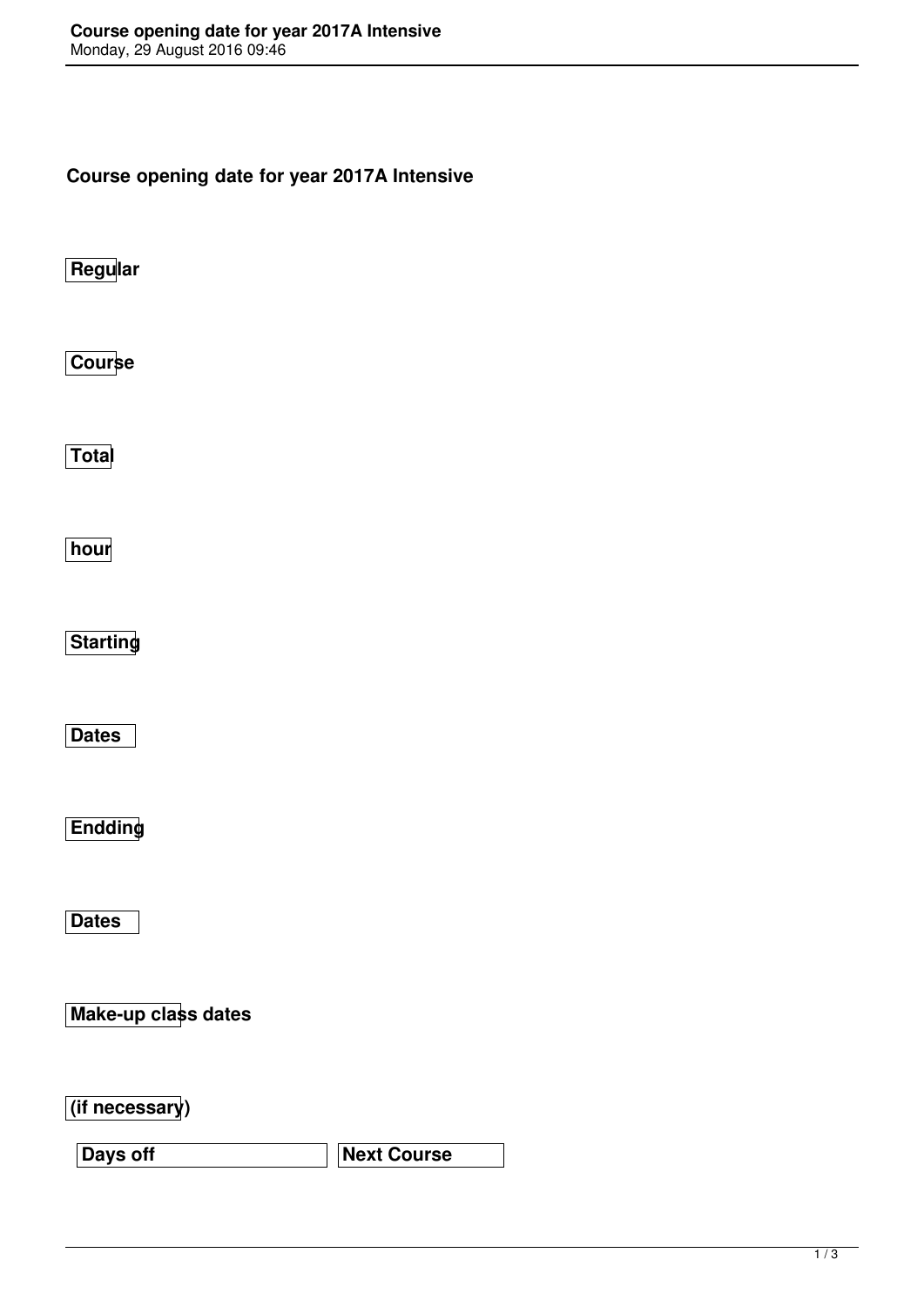## **Course**

## **Code**

## **Will be discounted 5% until**

| <b>Express Daytime Courses: (5days/week)</b>                                                                                                            |       |           |
|---------------------------------------------------------------------------------------------------------------------------------------------------------|-------|-----------|
| $04/01/20$   $74/02/2013$ days: $15/2$ - $\frac{1}{22}$ $\frac{27}{01/2017}$ ; $30,31/01/2017$ $\frac{23}{2017}$ $\frac{23}{20202020207}$<br>209A<br>80 |       |           |
| 06/02/20103/03/201 No<br>211A<br>80                                                                                                                     | 213A  | 01/03/201 |
| 20/02/20177/03/201No<br>212A<br>80                                                                                                                      | 214A  | 15/03/20  |
| 06/03/20131/03/201 No<br>213A<br>80                                                                                                                     | 215A  | 29/03/20  |
| 20/03/20178/04/201 No<br>214A<br>80<br>06,07/04/2017                                                                                                    | 216A  | 14/04/20  |
| 03/04/2010/05/2017 day: 5/5<br>215A<br>80<br>06,07/04/2017; && 01,02/05/20277A                                                                          |       | 03/05/20  |
| 19/04/20178/05/2017 day: 19/5<br>216A<br>80<br>01,02/05/2017                                                                                            | 218A  | 17/05/20  |
| 08/05/2010/06/201 No<br>217A<br>80                                                                                                                      | 219A  | 31/05/20  |
| 22/05/20176/06/201No<br>218A<br>80                                                                                                                      | 220A  | 14/06/201 |
| 02/06/20129/06/201 No<br>80<br>219A                                                                                                                     | 221A  | 27/06/20  |
| 19/06/20126/07/2014 days: 27/7-1/80/06/2017; 03~07/07/2017; \$\$2233A1/07/28/07/201<br>220A<br>80                                                       |       |           |
| 12/07/20108/08/2018 days: 9/8-18/8<br>221A<br>80                                                                                                        | 223A  | 16/08/201 |
| 02/08/20129/08/2013 days: 30/8-1/9<br>80<br>222A                                                                                                        | 224A  | 30/08/20  |
| 21/08/20178/09/2017 day: 19/9<br>223A<br>80<br>02/09/2017; && 04/09/2017                                                                                | 224AA | 15/09/20  |
| 05/09/2010/2017 day: 3/10<br>80<br>224A                                                                                                                 | 225A  | 29/09/201 |
| $224A$ $A80$<br>20/09/20177/10/201No                                                                                                                    | 226A  | 13/10/201 |
| 04/10/20131/10/2013 days: 1/11-8/11<br>80<br>225A                                                                                                       | 227A  | 01/11/201 |
| 18/10/20174/11/2014 days: 15/11-21/11<br>226A<br>80                                                                                                     | 228A  | 16/11/201 |
| 06/11/20104/12/2017 day: 5/12<br>227A<br>80<br>20/11/2017                                                                                               | 229A  | 01/12/201 |
|                                                                                                                                                         |       |           |

٦